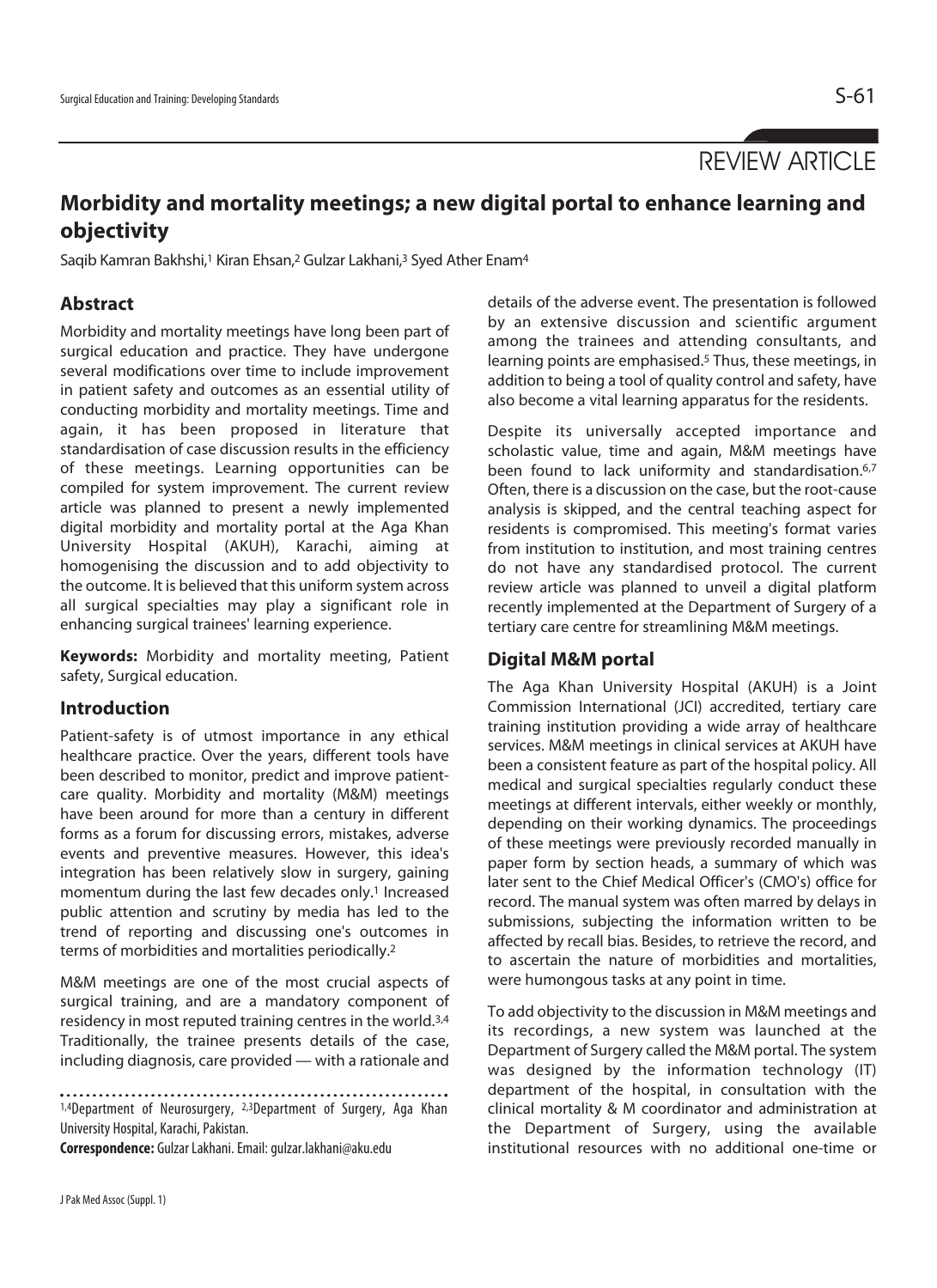

**Figure-1:** Morbidity and mortality (M&M) workflow.

recurring expense. This portal's purpose was to provide easy access to the users, including residents and attending consultants, to enter the relevant case information and keep the data available online for future reference with special permission, to prevent misuse of data, and for confidentiality of this crucial data. All surgery faculty and residents can access the portal on any hospital computer, or on their personal electronic devices when connected to the hospital's Wi-Fi facility.

According to the new system, the Health Information Management Services (HIMS) identifies the mortalities. In contrast, Chief Resident/faculty identifies morbidities every month, and shares them with team members of their respective sections (Figure-1). The portal has different interfaces of the portal. Once a case is classified as any one of the three possible categories, including expected death / unexpected death which was not reasonably preventable / unexpected death which was possibly preventable) and is closed by the Section Head, information is then saved, and can be retrieved anonymously to maintain confidentiality of the patient and the physician. The built-in confidentiality process

holds the educational value of the data for improvement in clinical practice or system. To prevent breach of privacy, only the M&M coordinator and Section Head have access to all the cases of their section, and individual residents and faculty can only see the cases that are assigned to them.

It was decided to implement this new system in phases. Since mortalities are less in number than morbidities, in the first phase all specialties were asked to use the portal for adding mortality case data. They could voluntarily add morbidity data online as well, but the practice will be made mandatory in 2021, in the second phase; manual reporting is still being done for morbidities in specialties that have not switched completely to the digital system. In the beginning, a session was arranged for each specialty where the IT team and surgery administration briefed the faculty and residents about this new system. A coordinator was then identified for each specialty, who would later liaison regarding portal usage. During the first 6 months, the specialties continued to use the manual reporting system, and additionally used the digital portal.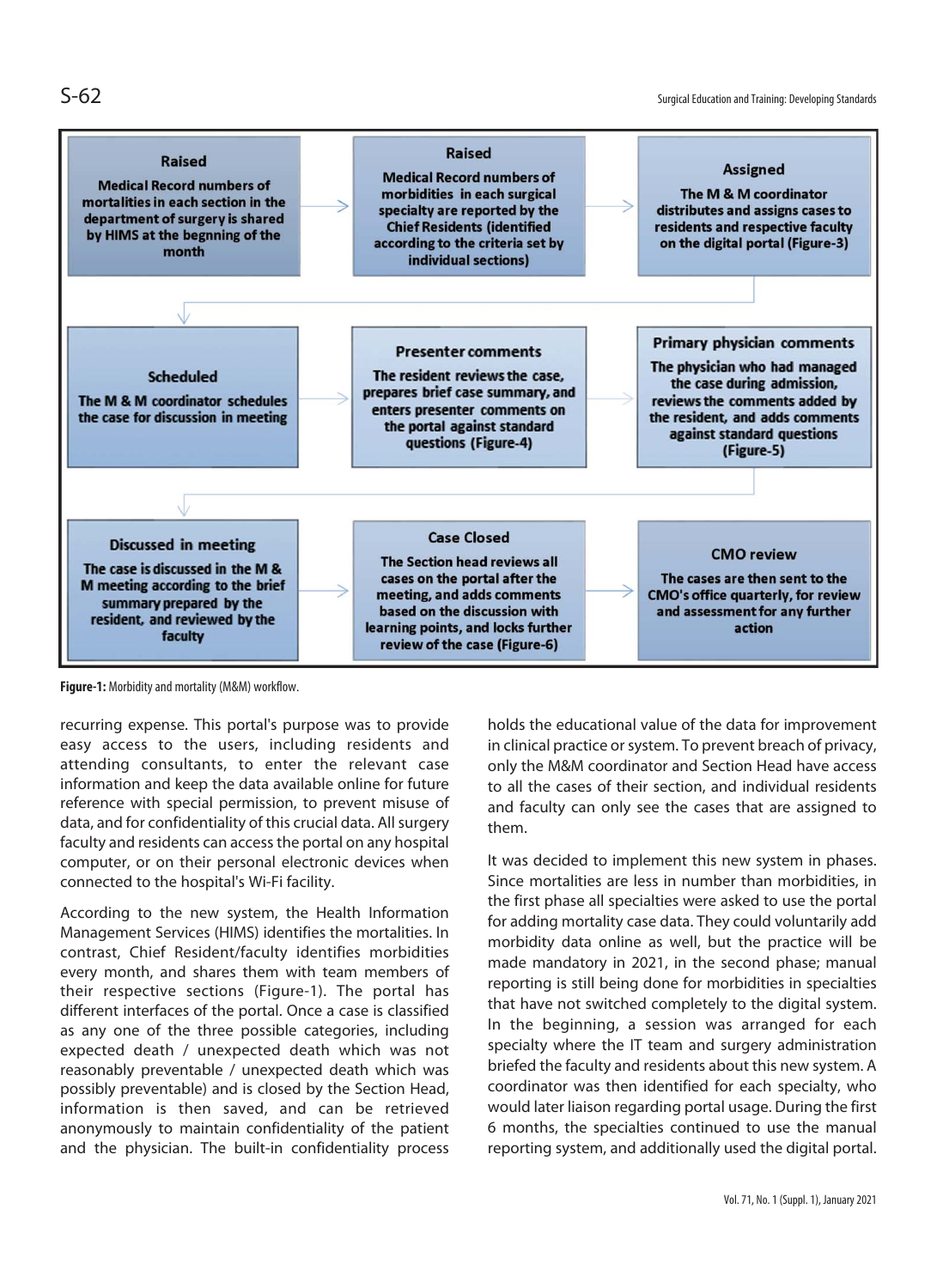| ILI M&M<br>$\equiv$<br>Morbidity & Mortality |                     |                             |                     |                            |                     | 鳳                            |
|----------------------------------------------|---------------------|-----------------------------|---------------------|----------------------------|---------------------|------------------------------|
| Ŀ                                            |                     |                             |                     |                            |                     | Last Updated:                |
| <b>ADMIN</b>                                 | Home                |                             |                     |                            |                     | Bč.<br>O.<br>$\sim$          |
| $#$ Home                                     |                     | <b>Request M&amp;M Case</b> |                     | <b>Assign M&amp;M Case</b> |                     | <b>Schedule M&amp;M Case</b> |
| ← Request M&M Case                           |                     |                             |                     |                            | ∰                   |                              |
| 曾 Assign M&M Case                            | <b>View Details</b> |                             | <b>View Details</b> |                            |                     |                              |
| Schedule M&M Case                            |                     | $\circ$                     |                     | $\circ$                    | <b>View Details</b> | $\circ$                      |
| My M&M Cases                                 |                     | My M&M Cases                |                     | <b>M&amp;M Case Review</b> |                     | <b>M&amp;M Reports</b>       |
| ← M&M Case Review                            | 這                   |                             |                     |                            | $\mathbf{d}$        |                              |
| <b>Lal</b> M&M Reports                       | <b>View Details</b> | $\bullet$                   | <b>View Details</b> | $\circ$                    | <b>View Details</b> | $\circ$                      |
|                                              |                     |                             |                     |                            |                     |                              |
|                                              |                     |                             |                     |                            |                     |                              |
|                                              |                     |                             |                     |                            |                     |                              |
|                                              |                     |                             |                     |                            |                     |                              |

**Figure-2:** Home page of morbidity and mortality (M&M) portal.

| Patient Information        | <b>Assign Request</b>                                                                            | $\pmb{\times}$              |  |  |
|----------------------------|--------------------------------------------------------------------------------------------------|-----------------------------|--|--|
| Case Request Number        | M&M Case Assign                                                                                  | ame                         |  |  |
| 图 28                       | Main Presenter                                                                                   | MAD MUJEEB MANSHA           |  |  |
| <b>Case Request Status</b> | & Doctor                                                                                         | ender                       |  |  |
| III Open                   | Attending Physician (Ali Asghar)                                                                 |                             |  |  |
| Case Type                  | & Doctor                                                                                         | teTime                      |  |  |
| <b>III</b> Mortality       | Enter one or more presenters Involved From Other Department (can be multiple email<br>addresses) | 12, 2012 12:00              |  |  |
| Case Month                 | ₩ Presenters Involved From Other Department                                                      | tay                         |  |  |
| April 2017                 | <b>M&amp;M Coordinator</b>                                                                       |                             |  |  |
| Complication               | <b>A</b> Doctor<br>$\times$ $\times$                                                             |                             |  |  |
| Complication comment<br>罩  | Assign<br>Cancel                                                                                 |                             |  |  |
| Procedure                  |                                                                                                  |                             |  |  |
| Procedure comment<br>謹     |                                                                                                  |                             |  |  |
| Remarks                    |                                                                                                  |                             |  |  |
| Remarks comment<br>靈       |                                                                                                  |                             |  |  |
|                            |                                                                                                  | Discard<br>Cancel<br>Assign |  |  |

**Figure-3:** Morbidity and mortality (M&M) case assignment.

Like every new system, there was early difficulty in making the residents and faculty shift to the new domain. Initially residents, and later faculty, were made compliant for entering data. This was done by comparing mortality data received from HIMS, with the cases for which clinical information was entered into the system. Missing cases were then notified via email, and the resident coordinator was given the task to get the data entered. Once the residents started entering data of all patients regularly, the faculty was then asked to add their comments, followed by case closure by Section Head or Sectional M&M Coordinator with final remarks.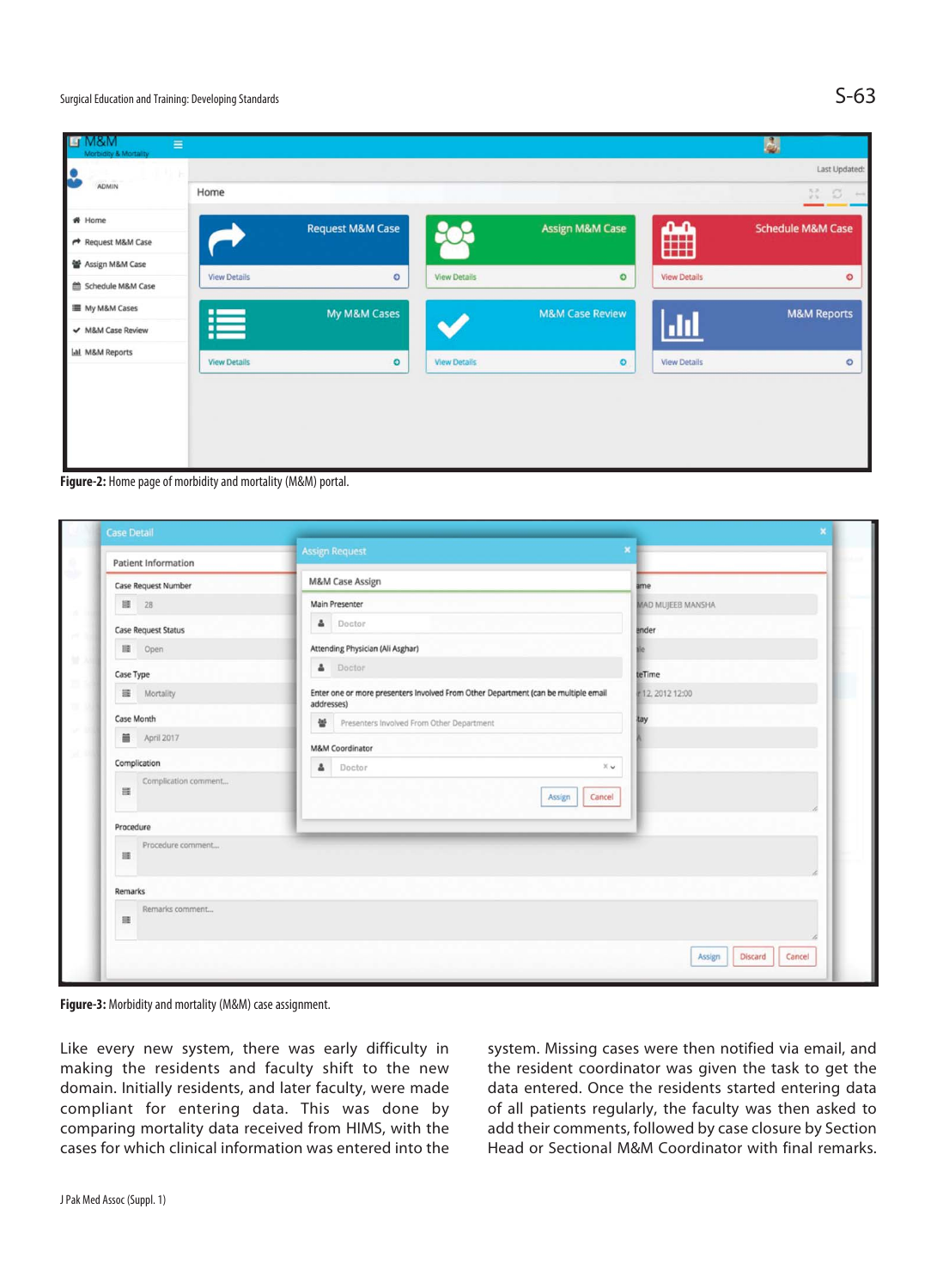|                                                                                                                                                 | <b>M&amp;M Presenter Comments</b> |                                |                                           |                                                 |           |
|-------------------------------------------------------------------------------------------------------------------------------------------------|-----------------------------------|--------------------------------|-------------------------------------------|-------------------------------------------------|-----------|
| <b>Admitting Diagnosis</b>                                                                                                                      |                                   |                                | <b>Final Diagnosis</b>                    |                                                 |           |
| a<br>Admitting Diagnosis comment                                                                                                                |                                   | iÖI<br>Final Diagnosis comment |                                           |                                                 |           |
| <b>Co-Morbid Condition</b>                                                                                                                      |                                   |                                |                                           |                                                 |           |
| Co-Morbid Condition comment<br>$\equiv$                                                                                                         |                                   |                                |                                           |                                                 |           |
| Select Case From CCM System<br><b>Remove Cases</b><br>Select Case                                                                               |                                   |                                |                                           |                                                 |           |
| <b>MAIN-OR</b><br>Location ID<br>Case Number<br>$\overline{2}$<br>Anesthetist<br><b>DOCTOR</b><br><b>GENERAL ANAESTHESIA(G/A)</b><br>Anesthesia |                                   |                                | Case Date<br>Anesthestist ID<br>ASA Level | Aug 28, 2017<br>GAFS<br>$\overline{\mathbf{2}}$ |           |
| Procedure<br>Surgeon ID                                                                                                                         | Name                              | Procedure ID                   | Description                               |                                                 | Specialty |
| XXXX                                                                                                                                            | Doctor                            | ADJ EXT F                      | ADJUSTMENT OF EXT.FIXATION                |                                                 | Surgery   |
|                                                                                                                                                 |                                   |                                |                                           |                                                 |           |

### **Figure-4:** Presenter's (Resident's) comments.

|         | <b>Physician Comments</b>                                                                       |
|---------|-------------------------------------------------------------------------------------------------|
|         | <b>M&amp;M Physician Comments</b>                                                               |
|         | Was the outcome preventable?                                                                    |
| 羅       | Outcome preventable comment                                                                     |
|         | What might have been done to change the outcome?                                                |
| 腰       | Change outcome comment                                                                          |
|         | Is there clinical evidence to support individual practice change that may have altered outcome? |
| 譯       | Clinical evidence comment                                                                       |
|         | Are there any system based changes that may prevent similar future outcomes?                    |
| 謡       | Future outcome comment                                                                          |
|         | <b>Submit for M&amp;M Presentation</b><br>Cancel<br>Save                                        |
| Bearing |                                                                                                 |

**Figure-5:** My morbidity and mortality (M&M) cases (Primary Physician's comment).

From January 2020 onwards, manual reporting was stopped for mortalities, and the portal is being used for the purpose since then. The mortality report submitted to the Chief Medical Officer is also retrieved directly from the system.

An important aim of implementing this digital tool is to

use it for tracking improvement in terms of reduction in morbidities, and preventable causes of mortalities. The first year of this system was spent in improving compliance and acceptability across all surgical specialties. As morbidity case data will regularly start coming up on the M&M portal, the next focus is to gauge and assess changing trends of these cases during the next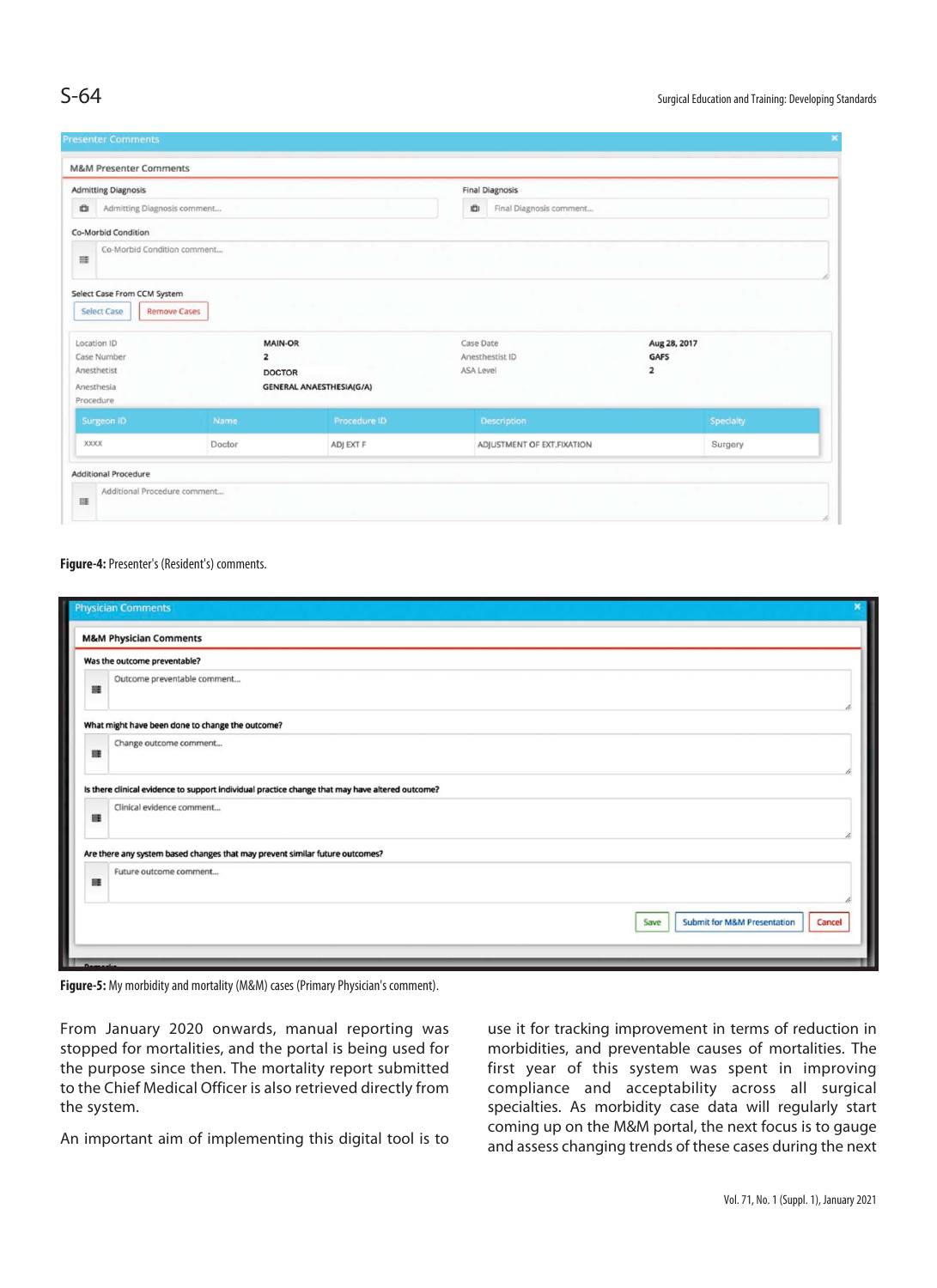

**Figure-6:** Morbidity and mortality (M&M) case review and closure by Section Head or Sectional M&M coordinator.

**Table:** Mortality cases for 2019 related to surgical specialties.

| <b>Specialty</b>        | <b>Mortalities</b> | <b>Expected</b><br>death due to<br>severity of<br>primary illness | <b>Unexpected</b><br>death which was<br>not reasonably<br>preventable | <b>Unexpected</b><br>death which<br>was possibly<br>preventable |
|-------------------------|--------------------|-------------------------------------------------------------------|-----------------------------------------------------------------------|-----------------------------------------------------------------|
| <b>General Surgery</b>  | 26                 | 18                                                                | 8                                                                     | 0                                                               |
| Cardiothoracic Surgery  | 18                 | 10                                                                | 8                                                                     |                                                                 |
| Neurosurgery            | 14                 | 9                                                                 | 5                                                                     |                                                                 |
| Vascular                | 6                  | 0                                                                 | 6                                                                     |                                                                 |
| Ear, Nose, Throat (ENT) | 4                  |                                                                   | 3                                                                     |                                                                 |
| Orthopaedics            | 2                  |                                                                   |                                                                       | 0                                                               |
| Urology                 |                    |                                                                   |                                                                       |                                                                 |
| <b>Plastic Surgery</b>  |                    |                                                                   |                                                                       |                                                                 |

one year by generating quarterly and yearly reports of all M&M cases.

During the first 8 months from January to October 2020, 73 mortality cases were entered on the portal. They were discussed in the meetings and then closed by the respective Section Heads (Table).

### **Literature Review**

M&M meetings' potential to play a role in quality improvement and medical education depends on them being more methodical and systematic.<sup>8</sup> In an observational study, Miller et al. comprehensively studied

morbidities in their patients in a single calendar year and observed substantial limitations in the M&M meetings.9 They reported that these meetings' goals were often blemished due to a shift of focus from assessing rooms of improvement in the system of care and technique, and surgical education, towards blame-game among the surgeons. This created an environment of defensiveness, which led to underreporting of the complications.<sup>9</sup> Similar findings were reported by Pierluissi et al., who noted frequent ambiguity in the arguments, and inadequate discussions at M&M meetings, thus hindering the role of such meetings in improving patient-safety and reporting adverse events.10

It had been long assumed that the discussion and analysis of a case as an aspect of personal failure was a compelling impetus for learning. This is no longer an accepted fact, as many studies have emphasised that individual accountability on the forum of M&M strongly hampers the process of learning and creates a hostile atmosphere with loss of objectivity.10-12 The digital system implemented at AKUH focuses on a four-point case assessment that includes identifying the problem and its cause, ascertaining how it could have been prevented, supporting arguments with evidence from literature, and recommending any future change in practice. These points help direct the discussion towards a logical conclusion.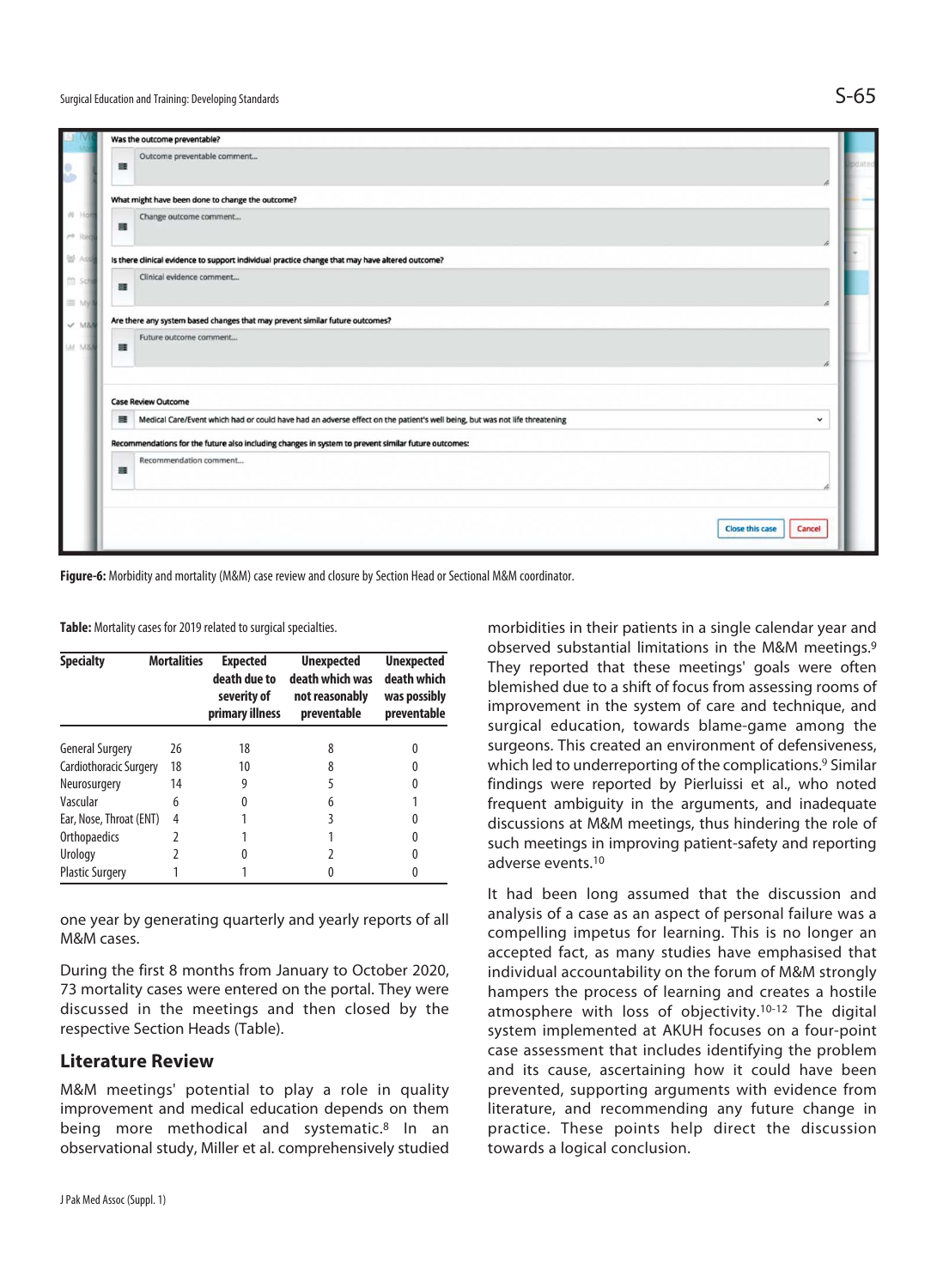Presenting cases in M&M meetings, taking part in the discussion, and supporting arguments with evidence from literature ensures that residents develop into competent and ethical surgeons who believe in evidencebased practice. It also improves their communication skills and analytical thinking. It is a reasonable postulation that if residents encounter a complication or adverse event during training or early practice, and are subjected to academically meaningful discussion, they will be more likely to avoid it in the future. Besides, if they do come across it again, they will manage it in a better way.11 Evidence suggests that M&M meetings are an essential tool in implementing core competency skills among trainees.10,13

Hasan and Brown conducted an observational study and proposed that a highly structured critical appraisal of complications, and comparison of complication rates with those published in literature, leads to improvement in the utility of M&M meetings.14 Kashiwazaki et al. conducted a prospective study to assess the efficacy and benefit of M&M meetings on the education of neurosurgeons.<sup>15</sup> They reviewed the discussion on 44 mortality and 201 morbidity events in these meetings and found a statistically significant reduction in the avoidable complications among residents and consultants over a five-year period.

At most training centres, M&M meetings or conferences involve the residents summarise a case, followed by discussion among the faculty and senior residents to ascertain the human and system-related factors that led to the morbidity or mortality, and how it could be prevented in future. Most authors have mentioned the M&M platform to be a meeting or conference room, but there is dearth of literature on how these cases are recorded. Laing et al. had proposed a hybrid electronic medical record system for timely recording of M&M cases and their retrieval.<sup>16</sup> They found that this system provided them a platform for benchmarking and analysing the incidence of complications.16 The digital M&M portal at AKUH enables the resident to save any adverse event at the time of occurrence in the system. This will likely decrease the recall bias associated with the previous system.

An important limitation of the M&M system at AKUH is the absence of the option for independent reviewer's comments. Since the faculty who had managed a mortality or morbidity adds comments, and it is later closed by the Section Head of the same specialty, it may potentially create a bias where important learning points might be overlooked. If the cases are randomly reviewed by an independent reviewer as well from another specialty in the department, it may add more transparency and accuracy to the system. A limitation of the current review article is the lack of objective data on the actual impact of the digital M&M portal on surgical education. The authors plan to study this aspect in future once the system is fully implemented for morbidities as well.

## **Conclusion**

A digital tool to record and review morbidities and mortalities objectively can be a good thing. It is believed that the implementation of a digital M&M portal at AKUH will lift the bar of surgical residency training and practice, and as learning from M&M is used to improve clinical care and system, it is likely that a paradigm shift may be seen in terms of reduced rates of avoidable complications.

### **Disclaimer:** None.

**Conflict of Interest:** None.

### **Source of Funding:** None.

### **References**

- 1. Abdulrasheed I, Zira DI, Eneye AM. Modification of the surgical morbidity and mortality meetings as a tool to improve patient safety. Oman Med J 2011;26:290-2. doi: 10.5001/omj.2011.72.
- 2. National Patient Safety Foundation home page. [Online] [Cited 2020 September 29]. Available from URL: http://www.npsf.org/
- 3. Hamby LS, Birkmeyer JD, Birkmeyer C, Alksnitis JA, Ryder L, Dow R. Using prospective outcomes data to improve morbidity and mortality conferences. Curr Surg 2000;57:384-88. doi: 10.1016/s0149-7944(00)00251-8.
- 4. Hutter MM, Rowell KS, Devaney LA, Sokal SM, Warshaw AL, Abbott WM, et al. Identification of surgical complications and deaths: an assessment of the traditional surgical morbidity and mortality conference compared with the American College of Surgeons-National Surgical Quality Improvement Program. J Am Coll Surg 2006;203:618-24. doi: 10.1016/j.jamcollsurg.2006.07.010.
- 5. Gore DC. National survey of surgical morbidity and mortality conferences. Am J Surg 2006;191:708-14. doi: 10.1016/j.amjsurg.2006.01.029.
- 6. Murayama KM, Derossis AM, DaRosa DA, Sherman HB, Fryer JP. A critical evaluation of the morbidity and mortality conference. Am J Surg 2002;183:246-50. doi: 10.1016/s0002-9610(02)00791-2.
- 7. Seigel TA, McGillicuddy DC, Barkin AZ, Rosen CL. Morbidity and Mortality conference in Emergency Medicine. J Emerg Med 2010;38:507-11. doi: 10.1016/j.jemermed.2008.09.018.
- 8. Higginson J, Walters R, Fulop N. Mortality and morbidity meetings: an untapped resource for improving the governance of patient safety? BMJ Qual Saf 2012;21:576-85. doi: 10.1136/bmjqs-2011-000603.
- 9. Miller DC, Filson CP, Wallner LP, Montie JE, Campbell DA, Wei JT. Comparing performance of Morbidity and Mortality Conference and National Surgical Quality Improvement Program for detection of complications after urologic surgery. Urology 2006;68:931-7. doi: 10.1016/j.urology.2006.06.018.
- 10. Pierluissi E, Fischer MA, Campbell AR, Landefeld CS. Discussion of medical errors in morbidity and mortality conferences. JAMA 2003;290:2838-42. doi: 10.1001/jama.290.21.2838.
- 11. Hutter MM, Rowell KS, Devaney LA, Sokal SM, Warshaw AL, Abbott